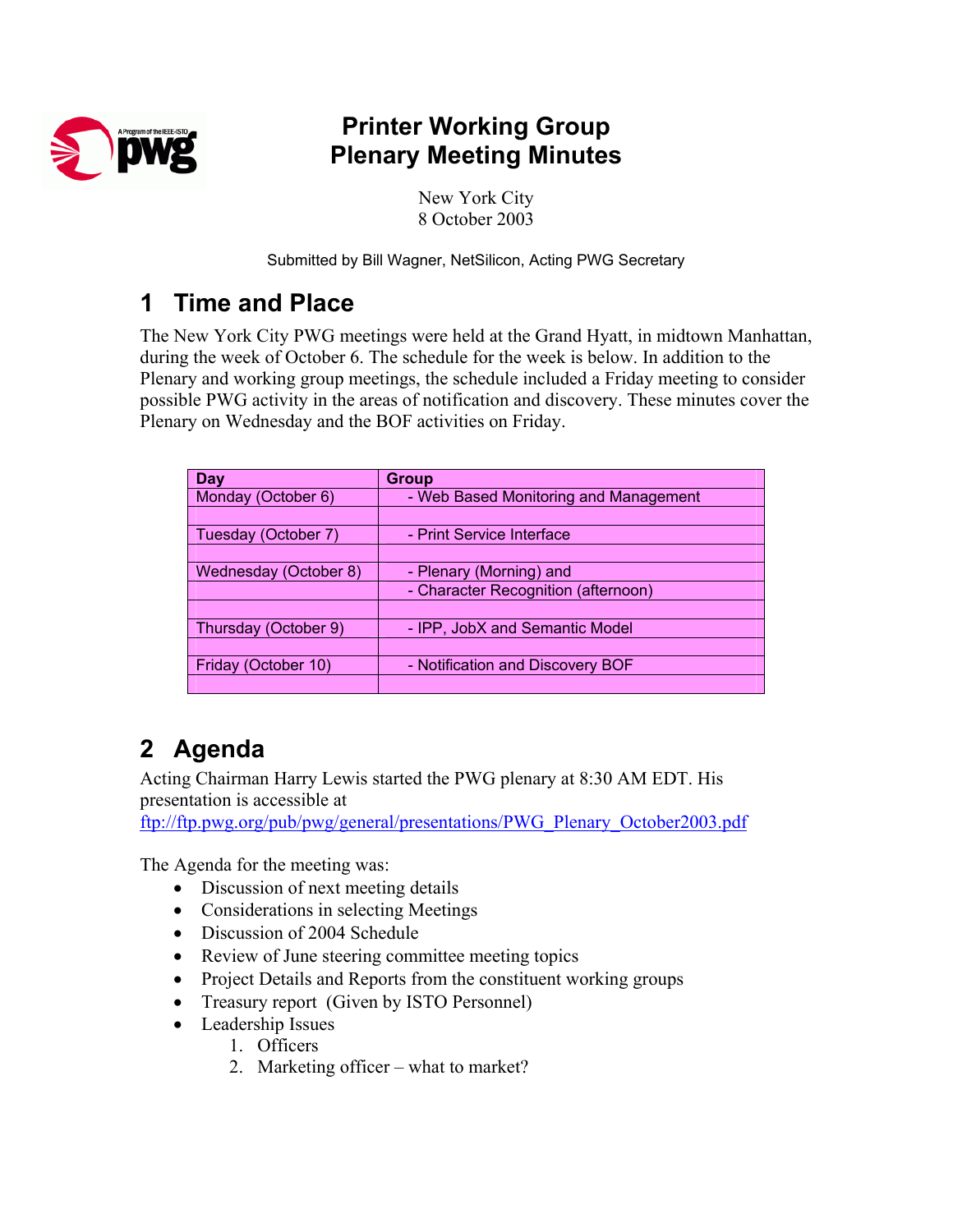

Additional items included:

- Update the IPP information on the Web Site update (Pete Z. volunteered to solicit information from member companies).
- Continued consideration of the Process Document

The Plenary meeting was adjourned at 2:45 PM to allow the Character Repertoire and resumed at 4:00 PM for a discussion of the Process Document.

## **3 Meeting Attendees**

| <b>Attendee</b>          | <b>Company</b>          | <b>Email Address</b>           |
|--------------------------|-------------------------|--------------------------------|
| Acosta, Rod              | Agfa-Monotype           | Rod.Acosta@agfamonotype.com    |
| Berkema, Allan           | <b>HP</b>               | allan.berkema@hp.com           |
| <b>Bradshaw, Elliott</b> | <b>Oak Technologies</b> | elliottBradshaw@zoran.com      |
| Farrell, Lee             | Canon                   | lfarrell@cis.canon.com         |
| Leisz, Allison           | <b>ISTO</b>             | a.leisz@ieee.org               |
| Lewis, Harry             | <b>IBM</b>              | harryl@us.ibm.com              |
| McDonald, Ira (tele)     | High North, Inc.        | imcdonald@sharplabs.com        |
| Migliaro, Marco          | <b>ISTO</b>             | Marco.migliaro@ieee-isto.org   |
| Nagasaka, Fumio          | Epson                   | nagasaka.fumio@exc.epson.co.jp |
| Patel, Ami               | <b>ISTO</b>             | a.s.patel@ieee.org             |
| Regnier, Alain           | <b>Ricoh</b>            | alain@ussj,ricoh.com           |
| Shiraku, Hiroshi         | <b>Fuji-Xerox</b>       | Shiraku.hiroshi@fxpsc.co.jp    |
| Tailor, Bob              | <b>HP</b>               | bobt@hp.com                    |
| Thrasher, Jerry          | Lexmark                 | thrasher@lexmark.com           |
| Tiritilli, Cindy         | ISTO                    | c.tiritilli@ieee.org           |
| <b>Wagner, William</b>   | <b>NetSilicon</b>       | wwagner@netsilicon.com         |
| Yang, Yiruo              | Epson                   | yyang@eitc.epson.com           |
| Zehler, Peter            | <b>Xerox</b>            | pzehler@crt.xerox.com          |

## **4 Review of Previous Plenary Minutes**

The published minutes of the Portland meeting (pwg-0306.pdf) were accepted without comment.

# **5 Future Meetings**

### *5.1 Next Face to Face*

The remaining PWG face-to-face meeting for 2003 is scheduled for the week of December 1 at Provo, Utah, and is being hosted by Novell. It was agreed that, since this is the week following the Thanksgiving weekend, meetings would start on Tuesday 2 December. Eight participants at the New York meeting indicated that they planned to attend the December meeting. However, since the October attendance itself was light owing possibly to the cost of the New York meeting, it can be assumed that the turnout for Provo will be somewhat higher than that. Because Novell is providing the meeting room, the ISTO will not be requiring registration for the meeting. However, a query will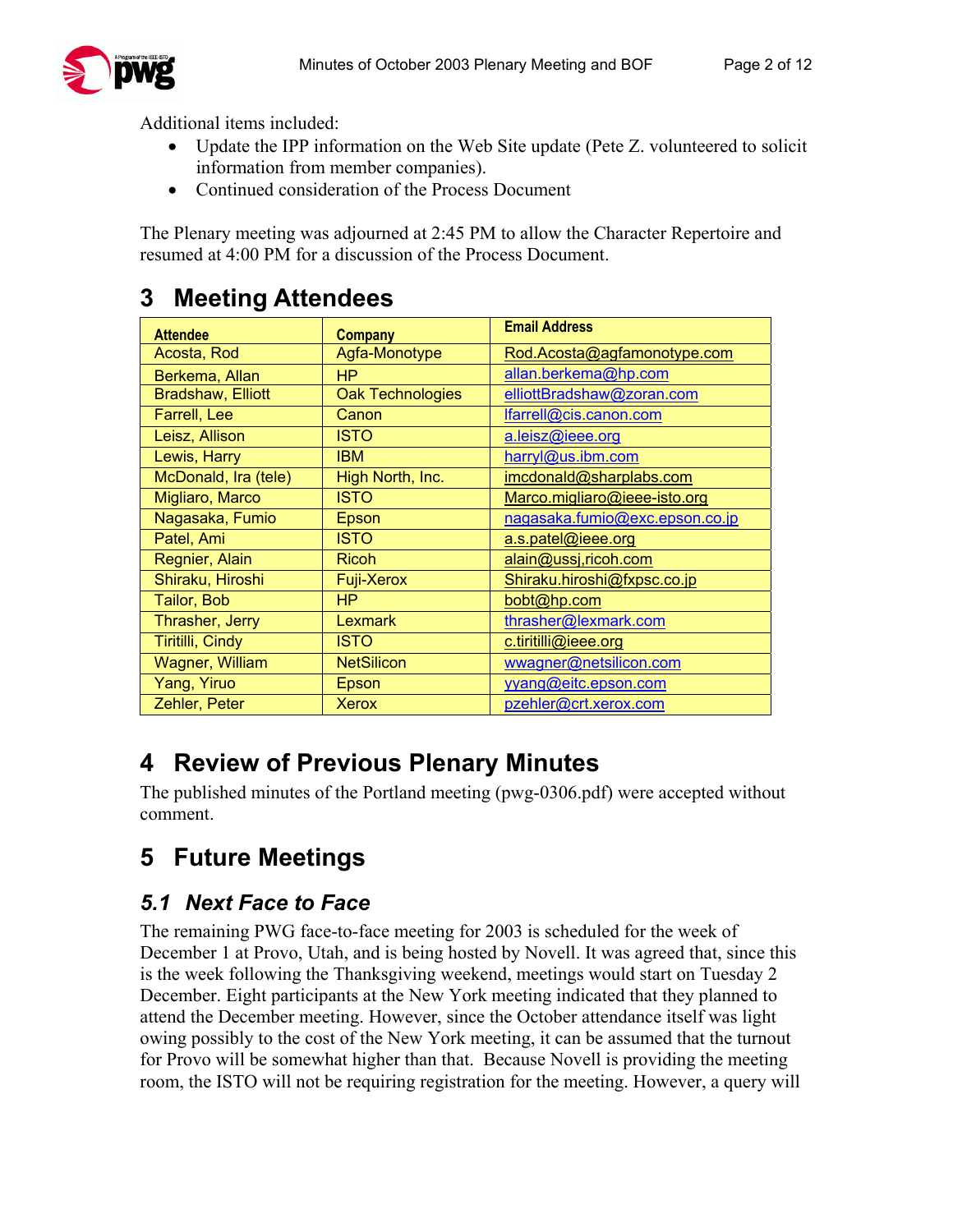be sent out toward the middle of November to get an attendance count for planning purposes.

The proposed schedule for the December meeting is:

| Monday    | $\int$ (travel after Thanksgiving weekend) – no meetings |
|-----------|----------------------------------------------------------|
| Tuesday   | <b>WBMM</b>                                              |
| Wednesday | <b>Plenary / Semantic Model</b>                          |
| Thursday  | <b>PSI</b> / <b>IPP</b>                                  |
| Friday    | Notification/Discovery                                   |

#### *5.2 Proposed Schedule for 2004*

The PWG has a good reputation for setting its meetings well in advance. Indeed, it is written in the governing PWG Process document that the schedule for the next year is to be published the preceding October. The Chairman therefore proposed a tentative schedule.

One of the subjects of the PWG steering committee help after the June meeting were the considerations in location and timing of face-to-face meetings (see next section). The tentative schedule attempted to keep these considerations in mind. The Microsoft meetings are, of course, dependent upon agreement with Microsoft. The Vancouver and Montreal meetings (unlikely to both be held) are predicated on cost effectiveness of Canadian venues as well as the international venues. The Wisconsin meeting would be to allow attendance of Ira McDonald, a major contributor to PWG efforts as well as to other standards and industry groups.

| Jan             | Florida, Las Vegas or Microsoft |  |
|-----------------|---------------------------------|--|
| Mar/April       | Washington, D.C.                |  |
| June            | Vancouver B.C / or Microsoft    |  |
| Aug             | <b>Montreal</b>                 |  |
| Fall            | Madison, WI (Ira)               |  |
| <b>December</b> | San Diego                       |  |

This schedule will need to be firmed up at the December meeting. Comments both at that meeting and on the reflector are solicited.

## **6 Summary of June Steering Committee Meeting**

The Chairman reported on the June meeting of the PWG Steering Committee. The primary topic concerned instilling renewed vitality to the organization. The main points were:

- Desirability for some increased formality of the proceedings.
	- o Need PWG treasury report.
	- o Formal approval of minutes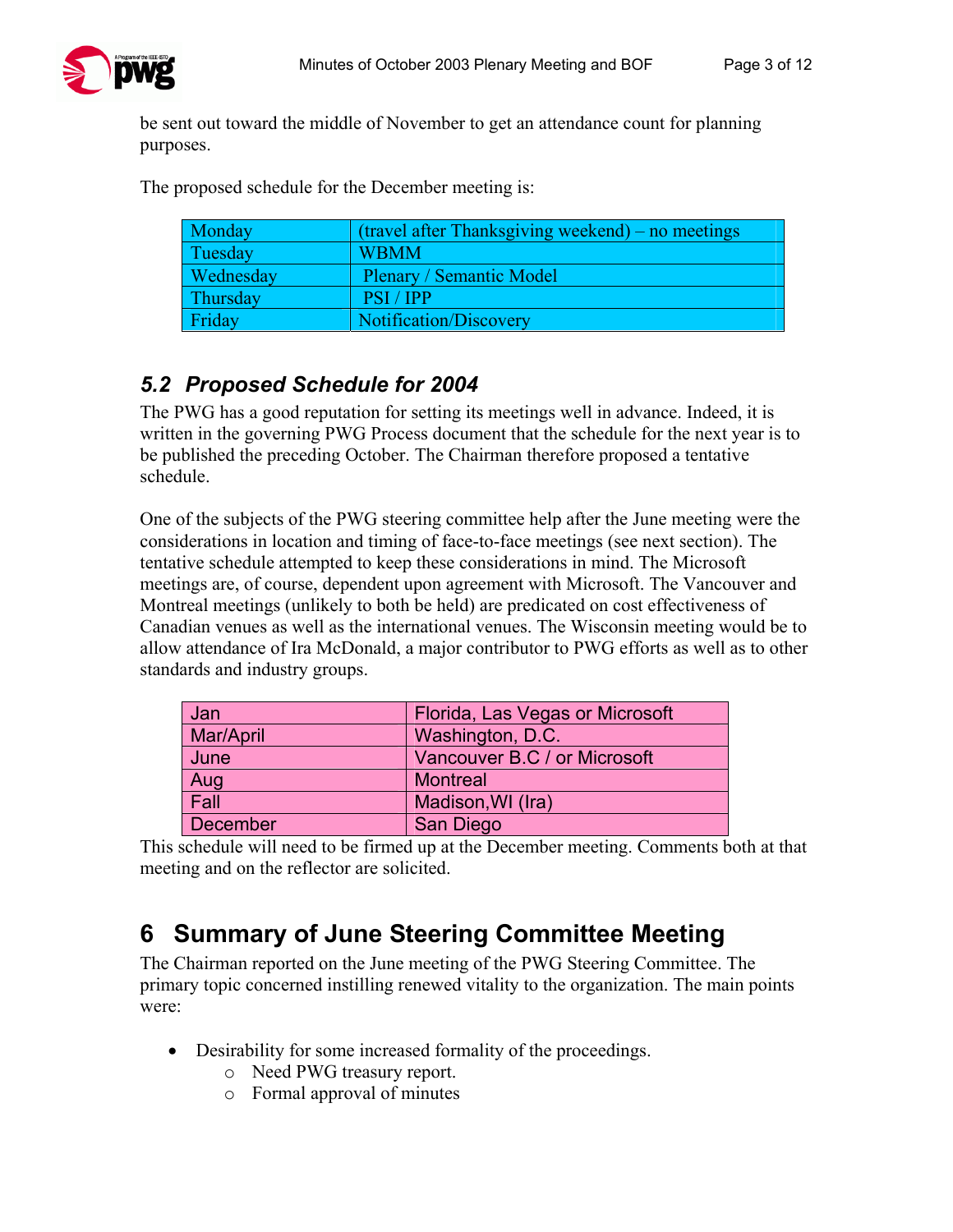

- o Stricter adherence to the provisions of the Process document
- Consider adding PWG officer in charge of marketing
- Call for interest on new projects (Discovery, Notifications, IPP?, fonts)?
- Increased coordination with other groups and companies
	- o more meetings with Microsoft and FSG
	- o overtures to other organizations such as OSTA.org (consumer), DMTF

There was also some discussion given to the number and location of face-to-face meetings. The considerations are:

- Convenience: the location should be readily accessible: Of venues the PWG has had in the past, Bar Harbor, Maine (although readily accessible to me) was regarded as an example of an inappropriate location
- Cost: this includes cost of travel, hotels and meeting facilities. The New York meeting was an example of high costs of meeting facilities and hotel. When member companies are willing to host (such as Novell in December), these costs can be significantly reduced. Zoran offered to host Boston area meetings at its facility.
- Coordination: one of the PWG objectives it to continue developing stronger cooperation to other imaging related organizations, and to imaging subgroups in general organizations and companies. In the past, we have coordinated meetings with uPnP and FSG. We should seek further coordination with other organizations such as PODi and CIP4, and also with companies such as Microsoft. Indeed, considering the significance of imaging in the new Microsoft OS's, there should be a specific attempt to have a meeting at Microsoft to facilitate participation of cognizant individuals at that company.
- International meetings: The PWG considers itself an international organization and has attempted to have some meeting out of the US at least once every other year. However, recent corporate travel restrictions have not allowed this. Although it was agreed that occasional international meetings are desirable, it was not clear how the restrictions could be overcome. (It should be noted that many of the companies reported to have such restrictions are sending representatives to the increasing frequent international meetings of other standards organizations.)
- Number of Meetings: The PWG has dropped from 7-8 face-to-face meetings a year to only four this year. Part of this was due to travel restrictions and part due to the completion of the high profile projects. The PWG working groups have compensated to an extent by much more frequent teleconferences. And although the continued pursuit of project objectives with teleconferences is encouraged, it was expressed that face-to-face meetings were still highly desirable for encouraging the broadest participation and for maintaining the excitement and interest in a project.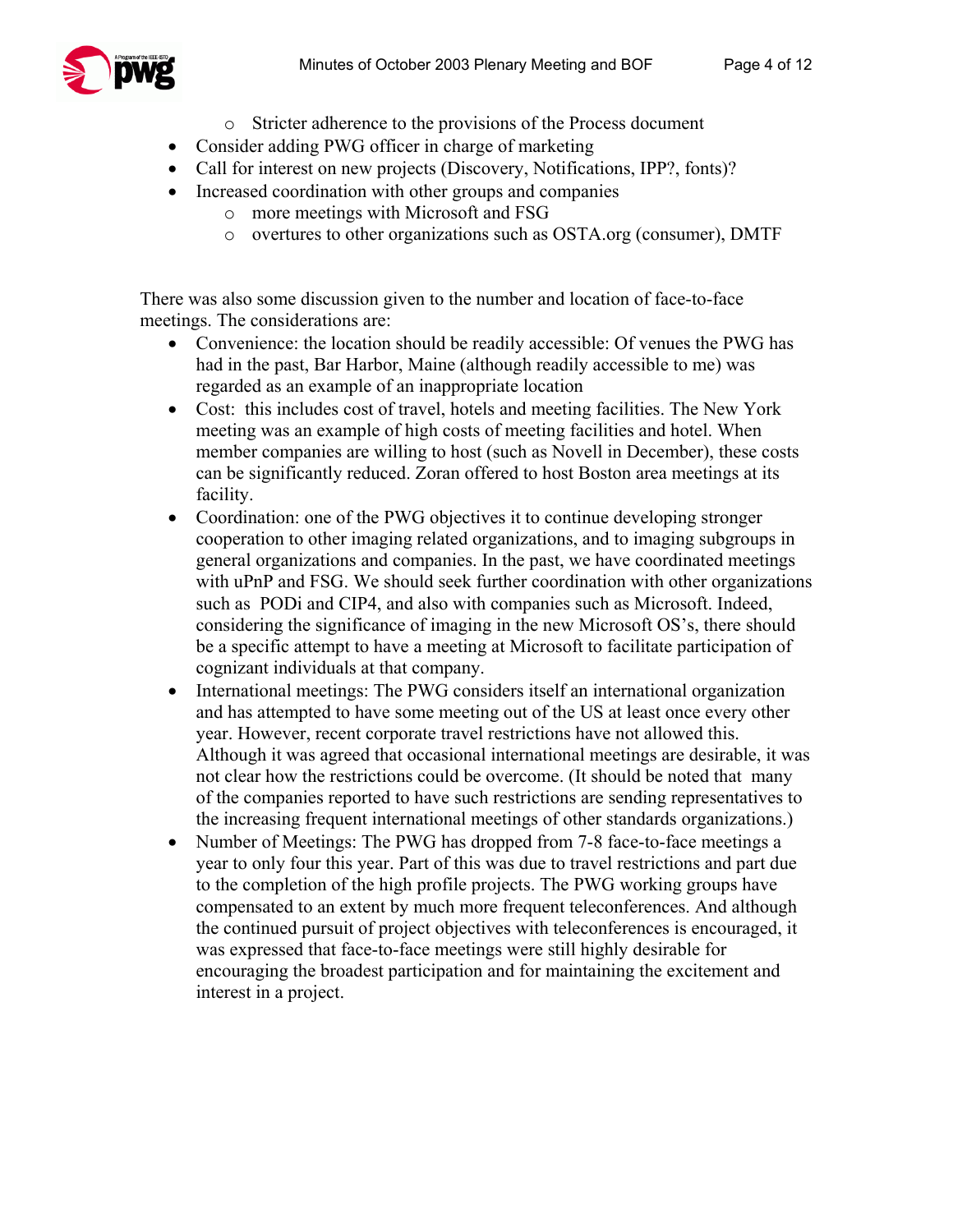# **7 Reports from Constituent Working Groups**

## *7.1 Character Repertoire-CR*

Elliott Bradshaw reported that the group charter is complete and approved. Last call on the normative document and best practices document will go for a formal vote soon. There remains the question on how to do the interop that the process document requires for specification state advancement beyond candidate standard.. Character Repertoire ties into the semantic model, which has a similar problem in that it defines an approach rather than an implementable protocol.

Elliott suggested that the ongoing mission for group is to proselytize the defined approach. There was some question as to whether the group should continue with PDO and fonts.

### *7.2 Web Base Monitoring and Management - WBMM*

Bill Wagner summarized group activity since June. The group charter has been approved. However, the pointed withdrawing by HP personnel from editorship and from all participation, without any overt reason being stated or apparent cause, did prompt reevaluation of the group's purpose. It was decided to concentrate activity on the original objective of facilitating fleet management over the Internet. Substantial progress has been made toward defining this capability, including the definition of basic operations and the schema of the Schedule document. An extensive scenarios document has been developed and is currently being analyzed to evolve into a requirements document.

It again was stressed that the WBMM management element definition activity is intended to be compatible with, and will be incorporated into the printer semantic model, adding device characteristics to what is presently largely a logical printer model. It was further suggested that aspects and intermediate products of the WBMM activity may of interest to other groups (such as the CIM and WSMF) , and may indeed be the mechanisms by which printer device characteristics are incorporated into these other activities. Indeed, there appears to be interest in the XML translation of the printer MIB, done previously in the WBMM, from some other groups.

The effort will continue, probably including the addition of some new objects to augment the standard printer MIB.

## *7.3 IPP FAX - IFX*

Ira McDonald gave a brief summary of IPP-FAX progress.

In keeping with the new process, a requirements document has been generated and reviewed and is currently at Last Call.. The protocol spec is currently being checked against the requirements.

There have been some simplifications; notably, Notifications are removed in favor of a 5-minute job history. The PDF-IS specification is considered to be in good shape, with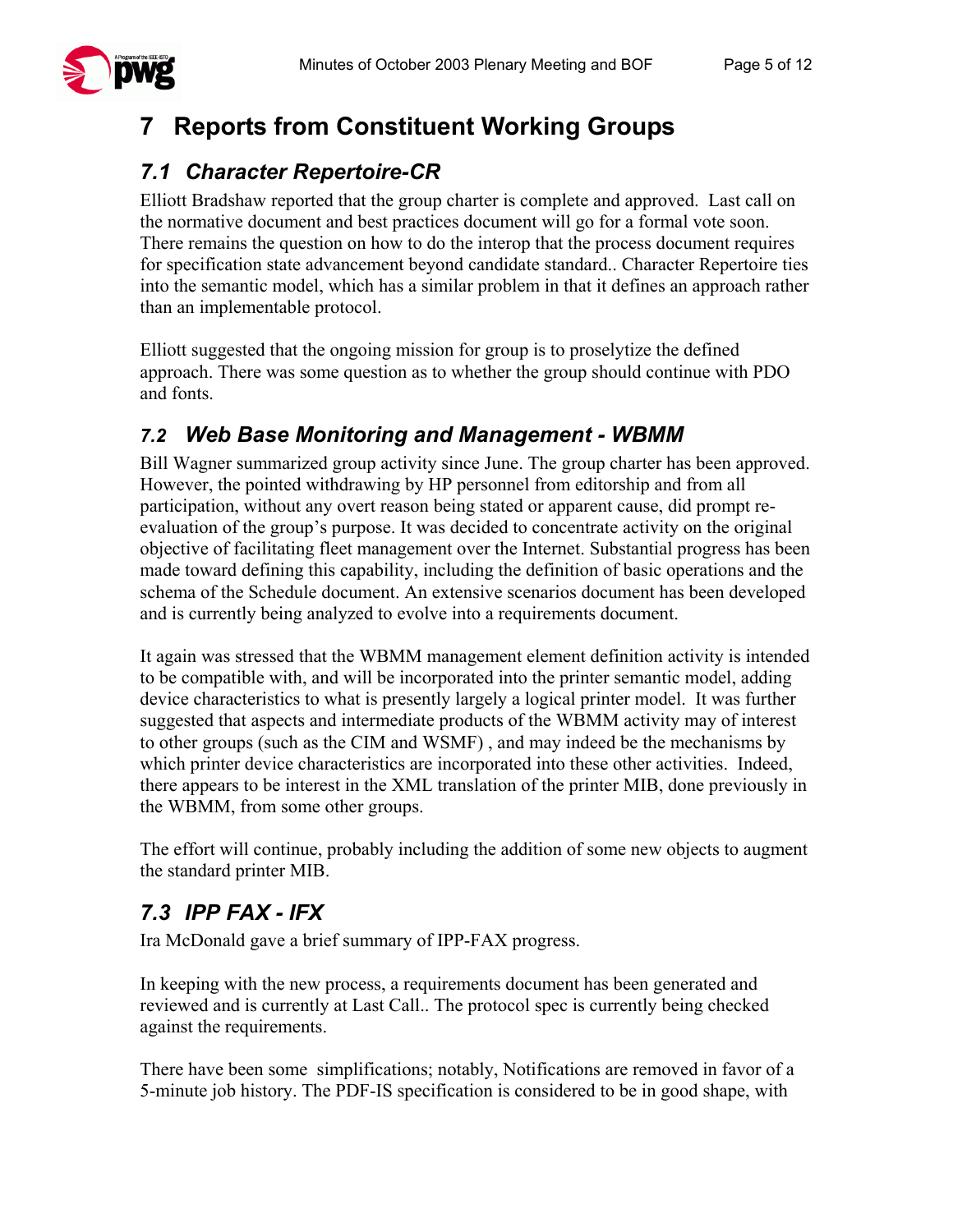just minor editorial changes outstanding. The intent is for both PDF-IS and IFX to go last call next month.

### *7.4 Semantic Model – SM & IPP Extensions*

Peter Zehler stated that the SM activity was in good shape with the three main documents having completed Last Call. After implementing some editorial comments, the following documents will be put up for final approval by the PWG.

"Printer Working Group (PWG) Standard for Internet Printing Protocol (IPP): Document Object" "Printer Working Group (PWG) Standard for Internet Printing Protocol (IPP): Job Extensions" "Printer Working Group (PWG) Standard for Internet Printing Protocol (IPP): Page Overrides"

The intent is to close on these documents at the December Face to Face.

The Semantic Model document and the associated Schema are nearing completion. Media size name, media key, versioning and namespaces will be discussed at the face-toface meeting of the SM group this week. It is anticipate that these documents will come up for last call in November. There may still be IP and copyright issues.

Continuing efforts in this area will be in determining and implementing a process for updating and maintaining the semantic model. This includes proper interface with the WBMM device oriented information.

#### *7.5 Print Services Interface -PSI*

Alan Berkema reported that although the PSI Bakeoff still exposed tools issues, there were no showstopper issues. There were two participating companies. Three clients and two servers were tested. No bugs were discovered in the specification. Interoperability was demonstrated, but only after some hand tweaking to compensate for compatibility issues resulting from tools problems.

PSI Requirements document needs to be updated with respect to discovery and Security. The PSI specification has been reviewed. Some editorial cleanup is necessary but there are no substantive changes. Work done should be done by October 14-21. Goal is to complete last call by 7 November and to advance to candidate standard.

The next Phone conference is scheduled for 21 October. Primary subject is what to do next. The likelihood is that the current chairman and editor will not be able to continue on those roles.

The chairman made the point that, especially considering the limited number of bake-off participants, there should be a consideration of how to market PSI to our companies, as well as to potential users.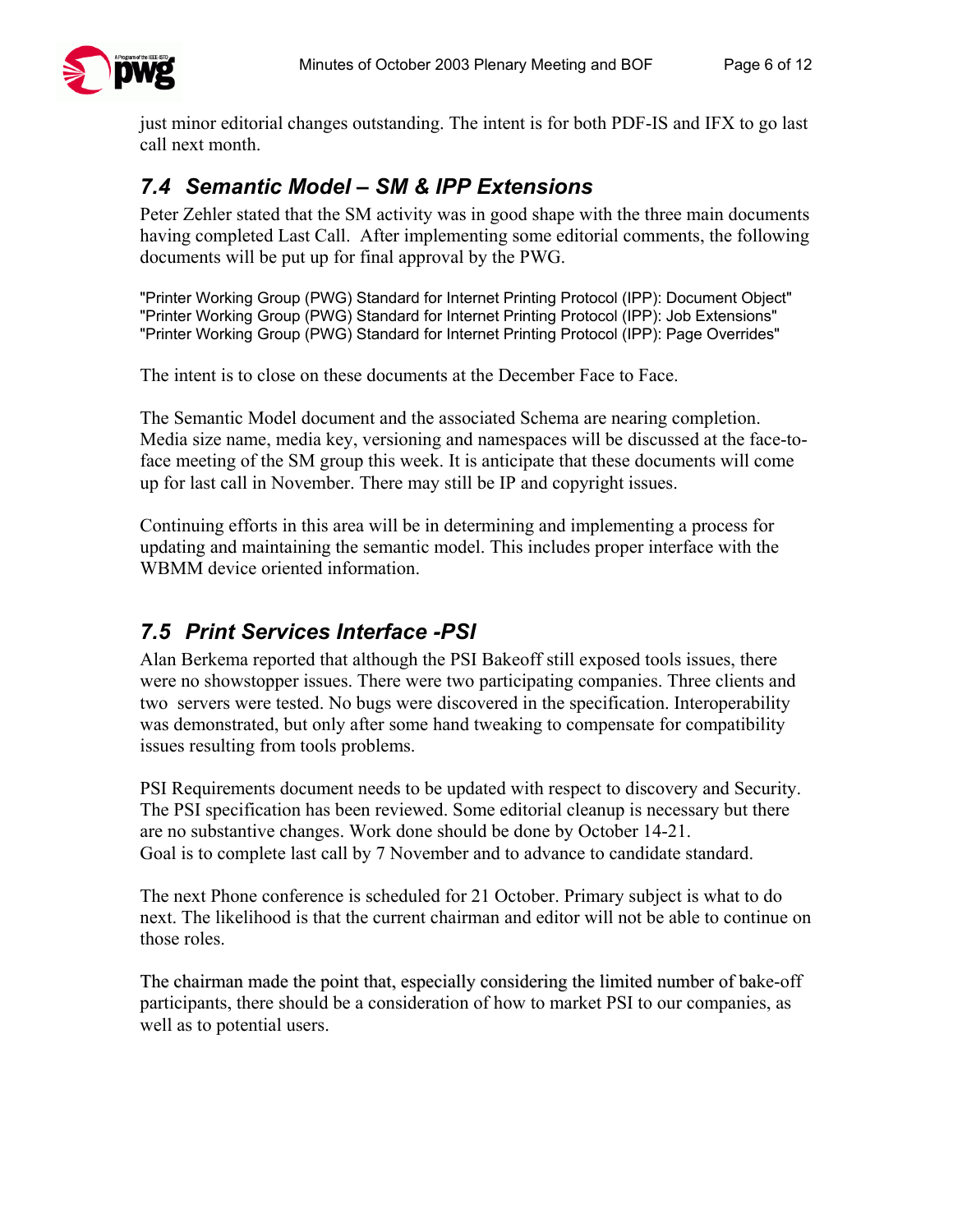#### *7.6 Additional Activities*

The Acting PWG Chairman gave a brief summary of the status of the remaining projects.

- **XHTML-Print**:. Now in last call in W3C. Changed the spec to use a more generic XHTML MIME type. It is unclear whether the ramifications of this have been considered.
- **UPDF-Universal Print Driver Format**: Being Merged with PSI capabilities. May be desirable to co-ordinate with WBMM.
- **MIBS**: Printer/Finisher MIB and IANA Charset MIB in editor's queue. Formal status pending final IANA considerations

## **8 Presentation by ISTO Personnel**

Marco Migliaro, president and CEO of the IEEE-ISTO gave a greeting and introduction to the organization and the ISTO personnel who work with the PWG and were present:

Ami Patel Allison Leisz Cindy Tiritilli

Marc also discussed the upcoming ISTO Board of Directors election. There are three positions open this year. Each director serves for a 2-year term. There are no face-to-face meetings but one teleconference a year in November. The PWG must elect a representative to the nominating committee. Acting PWG Chairman Harry Lewis is the representative this year, and the PWG has traditionally elected its chairman to this position. It was suggested that the PWG process document indicate that the PWG Chairman is the delegate to the nominating committee *ex officio.* 

Cindy Tiritilli, program manager for the PWG. -Gave an overall presentation and presented some issues that the membership should address.

- What is procedure for membership late payments, non-payments? When does membership lapse?
- Distribution of financial information?
- Fees and subsidize. Should face-to-face meeting attendees subsidize phone and Internet hookup for remote participants? Should there be separate registration a fee structure for remote participants? [These questions were largely prompted by the high telephone and exorbitant daily Internet hookup fees at hotel conference facilities.]
- For face-to-face conferences, where is Hi-speed Internet capability most needed, sleeping room or conference room?

It was suggested that the ISTO set up a liaison with the PWG Working Group Chairs to determine the group needs for each face-to-face meeting.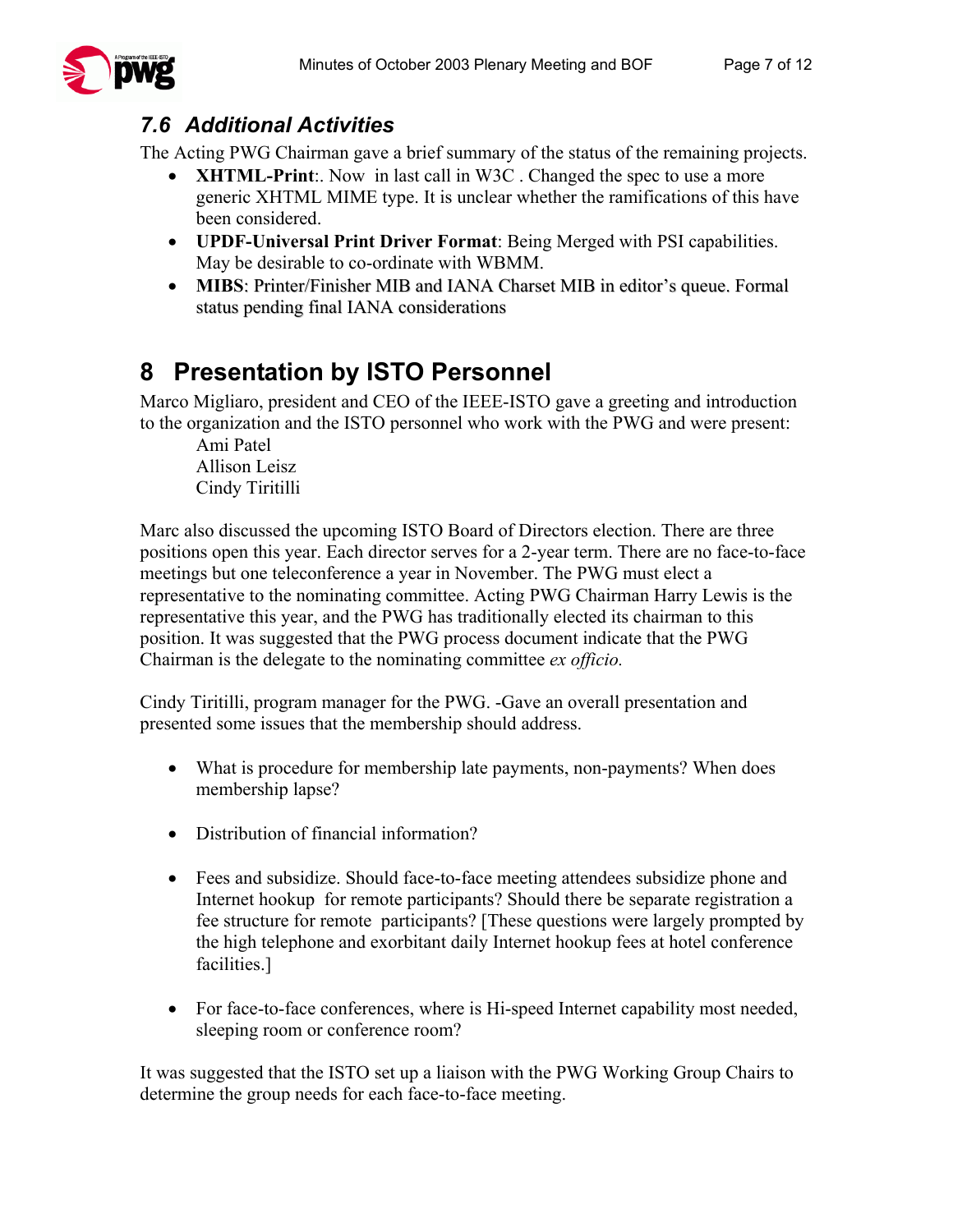

Ami Patel then presented a financial report for the PWG. The organization remains solvent. As indicated elsewhere, some mechanism must be developed for member organizations in good standing to access these financial reports. It was considered that this information need not be generally accessible to non-members. Until such time as this mechanism is established, member companies needing this information should contact the PWG secretary.

# **9 PWG Issues**

#### *9.1 Working Group Leadership and Participation*

It was observed the number of companies actively participating in the various working groups is small. This has prompted the various critiques that it amounts to railroading through specs by a small group of companies and/or is putting to much reliance (and to much work) on a small group. The alternate view is that a small core group is more efficient and can product specs in a more timely manner.

In any standardization process, there typically are several tiers of participation: editors; primary contributors; active reviewers; passive monitors; and superficial observers (who nevertheless can provide the very useful objective input or reading the document and observing that something makes no sense).

The PWG process requires overall PWG member approval of any specification, which should ensure some degree of impartial outside sanity check. However, the fact is that the current PWG process does not require a clearly defined quorum for formal approval. Although the specs are out for review and ultimately for vote, participation has been very poor with typically less than 15-20% of the membership voting. Further, although the requirement for an interop to advance to a standard should ensure a sufficient definition and a viable approach, having but two participants and no report can also cause the effectiveness of the interop to be questioned.

### *9.2 Leadership Crisis*

The PWG leadership crisis was presented to the plenary meeting and is best summarized by this message that was sent to the PWG announce reflector at the behest of the Acting Chairman.

At the Printer Working Group Plenary Meeting on 8 October, it was pointed out that the PWG is presently operating in violation of its bylaws. The positions of chairman, vice chair and secretary must be filled but the terms of the previous officers expired on September 1. There has not been an election because we do not have a full roster of candidates although there was a call for nominations at the June Portland meeting and in the minutes of that meeting.

The terms of the current PWG officers expire in September 2003. The organization requires that the offices of chairman, vice chairman and secretary must be filled. The duties of these officers are listed in the PWG Process document. Although this document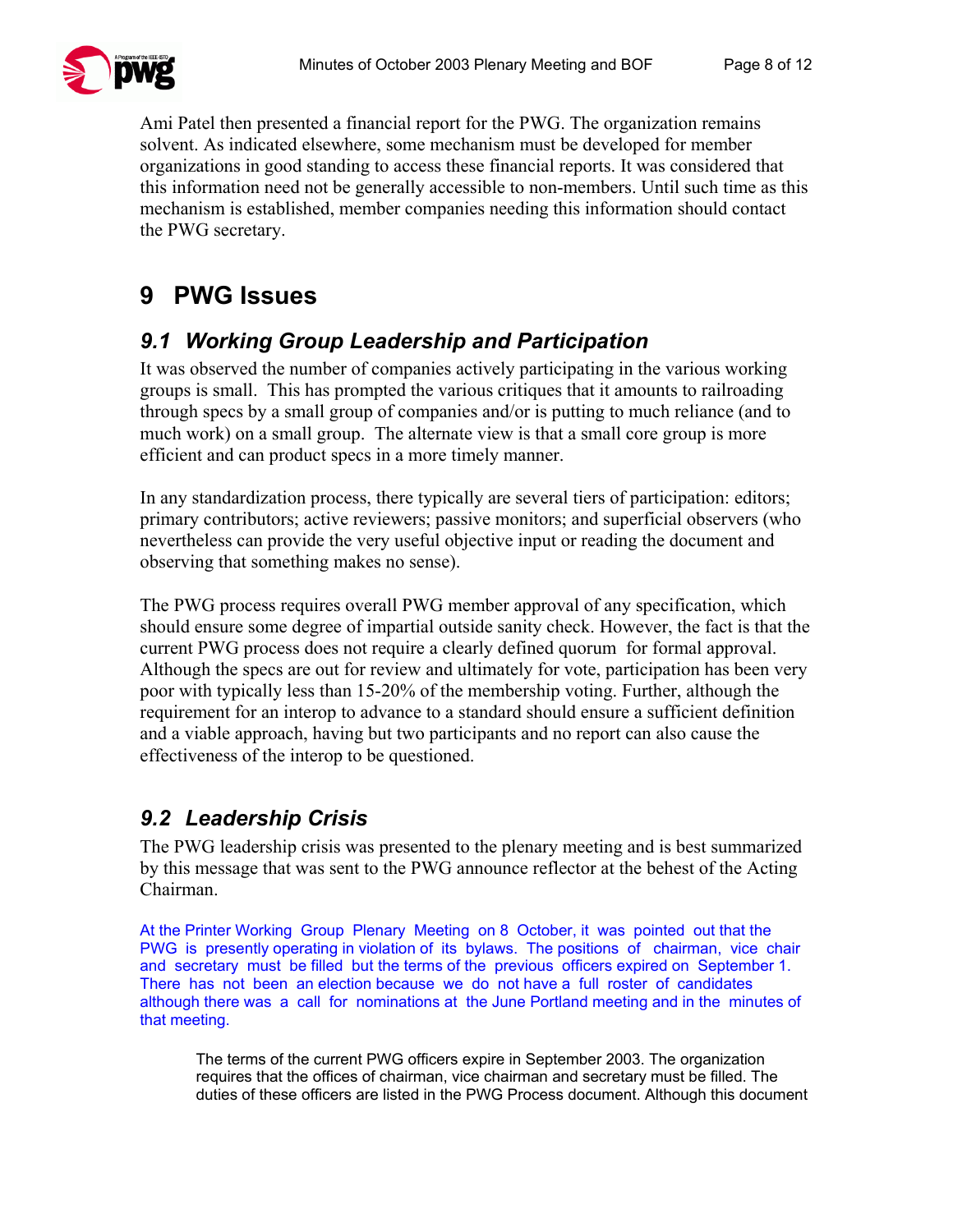

is currently under revision, definition of duties is quite similar in both versions. Nominations are open and should be submitted to the current chairman or the secretary. (The secretary does not intend to run for re-election.)

The current version of the process document (which outlines the bylaws and the description of officers' duties) is at:

ftp://ftp.pwg.org/pub/pwg/general/process/pwg-process20-20030812-rev.pdf ftp://ftp.pwg.org/pub/pwg/general/process/pwg-process20-20030812-rev.doc

It is regarded as necessary that, for the organizations continued viability, properly elected officers be installed at the December Face-to-Face (Dec 1). This means that nominations for candidates for the three officers must be received by 14 November, with the roster of candidates published and the election starting 15 November. This will allow a 10-business day voting period prior to the next face-to-face meeting on 2 December.

The PWG constituent working groups continue to develop standards and procedures critical to the advancement of imaging. The organization continues to act as a liaison with other standards groups to provide adequate supporting for imaging services within a larger context. The PWG remains an important part of the industry. I urge the members to offer nominations for each of the offices to me (acting-secretary) or Harry Lewis (acting-Chairman). A brief professional bio of the candidate would also be helpful

### **10 Review of the Latest Process Document**

There had been extensive review and some revision of the process document at the Portland meeting in June. Unfortunately, several members had missed the notice of the posting of the revised document in a 12 August version. ftp://ftp.pwg.org/pub/pwg/general/process/pwg-process20-20030812-rev.pdf It was noted that this version had minimal changes from the previous version.

There was a discussion of some areas that may need reconsideration and these are considered action items.

- **Developers' Guides and Best Practices** documents are not subject to formal PWG approval, are published only in the Working Group track, and may be changed or withdrawn at any time. Because many of the most significant working group products will be of this nature, it is desirable that these documents be provided with good access, that they be appropriately maintained, and that they be subject to more through review.
- The Process document requires that the candidate standards be proven at an interoperation test before they can advance to PWG standards. There is a question whether this can be applied to standards activities that seek to define something other than a specific protocol, such as the Semantic Model or Character Repertoires activities. Should some mechanism other that an interop be allowed for such documents?
- It was expressed that the Process document does not adequately define the numbering system for standards, and that much of this is still determined by nonformally documented tradition. Although those who understand the system stated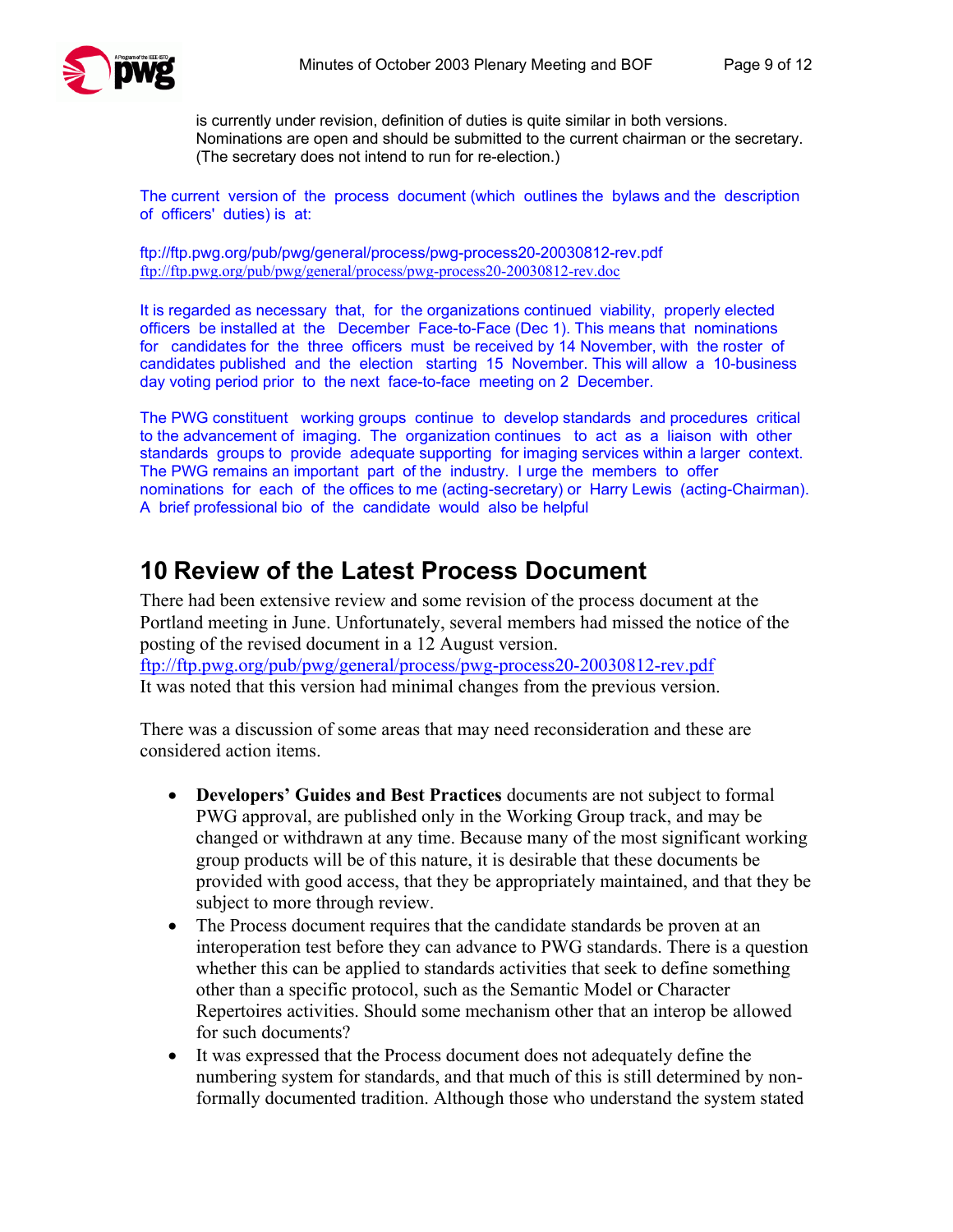that the examples given in the Process Document were adequate, others did not agree that the Process document was adequate in this area unto itself. Indeed, the fact that the string was intended to represent [project][spec][version] was unclear since there was no obvious implicit or explicit delimiter between fields and since the [spec] field could be omitted. It was suggested that this would be eased by publishing an approved listing of each working group's project string. Ira indicated that an ABNF representation of the system was available. Bill Wagner suggested that, as one not intimate with the existing precedent, he would test the description by attempting to define it in English.

- It was stated that the requirements for presenting information for consideration be more clearly stated. Specifically the following lead times were suggested:
	- o Details of and agenda for working groups at- face-to-face meeting: at least seven days prior to the meeting
	- o Details of and agenda for phone conference: at least 48 hours prior to the call
	- o Documents for review: at least 2 weeks prior to reviewing meeting

A somewhat revised Process document reflecting some of these thoughts and including issues from the Portland meeting that had been missed, was posted on 10 October. ftp://ftp.pwg.org/pub/pwg/general/process/pwg-process20-20031010-rev.pdf. However, not all issues were addressed.

## **11 Friday 10 October- Notification and Discovery BOF**

The objective of the Friday BOF was to consider the state of the art in these areas and to decide whether a group (or two separate groups) should be started to do either specifications or best practices definition. The idea is to define an approach or set of approaches so that other groups do not need to readdress these requirements each time they arise, but rather that they use a consistent approach.. Hopefully, this will also encourage the implementation of certain techniques to eventually enhance interoperability. This meeting was started at 9:10 EDT.

| <b>Attendee</b>        | <b>Company</b>    | <b>Email Address</b>           |
|------------------------|-------------------|--------------------------------|
| <b>Farrell, Lee</b>    | Canon             | lfarrell@cis.canon.com         |
| <b>Lewis, Harry</b>    | <b>IBM</b>        | harryl@us.ibm.com              |
| McDonald, Ira (tele)   | High North, Inc.  | imcdonald@sharplabs.com        |
| Nagasaka, Fumio        | Epson             | nagasaka.fumio@exc.epson.co.jp |
| Shiraku, Hiroshi       | <b>Fuji-Xerox</b> | Shiraku.hiroshi@fxpsc.co.jp    |
| <b>Tailor, Bob</b>     | HP                | bobt@hp.com                    |
| <b>Thrasher, Jerry</b> | <b>Lexmark</b>    | thrasher@lexmark.com           |
| <b>Wagner, William</b> | <b>NetSilicon</b> | wwagner@netsilicon.com         |
| <b>Yang, Yiruo</b>     | Epson             | yyang@eitc.epson.com           |
| <b>Zehler, Peter</b>   | <b>Xerox</b>      | pzehler@crt.xerox.com          |
| Hastings, Tom (tele)   | Xerox             | hastings@cp10.es.xerox.com     |

#### *11.1 Attendees:*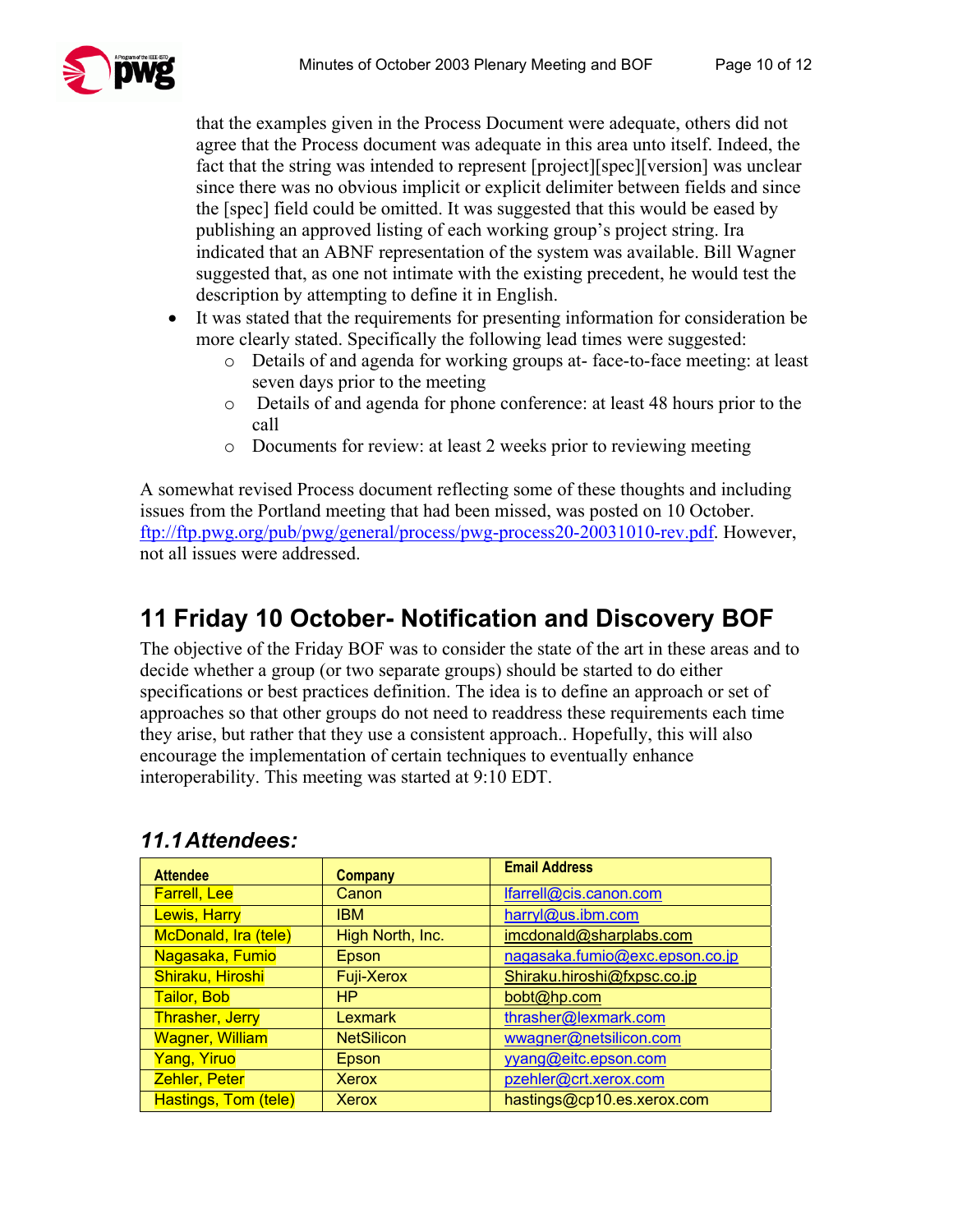Harry Lewis introduced the subject in terms of device discovery and capabilities discovery. Several methods exist, including UPNP that uses a combination of "ddd" and "sdpd" and UDDI.

Questions were:

- What work needs to be done?
- Should this (with respect to UDDI for example) be done now or should the effort wait until more than one company implements PSI?
- Is UDDI more appropriate to Print shop operations than to intra-enterprise printing?

Significant work had been done in PSI to identify various techniques. But an effort to provide a best practices document would be more likely to get it right if done in conjunction with vendor who is implementing it (CPXe).

The general recommendation was to keep watch on the technology and jump in only if there is some other initiative.

Next steps:

- UDDI Watch
- Extract PSI information into separate document.
- Determine who interested in describing best practices
- Determine who interested in applying described best practices?
- Create appropriate PWG mailing list and put out message soliciting response from those who have an interest.

### *11.3 Notification BOF*

The discussion of notification started at about 10:00 AM EDT with an IPP base notification status report from Tom Hastings.

The document was submitted but from an IETF viewpoint it has security problems and it is unlikely to meet IETF Internet security requirements. Two options:

 1. upgrade security provisions to get it through the IETF (push methods do not protect against SPAM)

2. make IEEE-ISTO spec

Tom has converted to IEEE format. The activity would now need an editor to take over the activity. The translated document needs PSI and IPP fax updates and IP administration changes/additions

Other points brought up include: